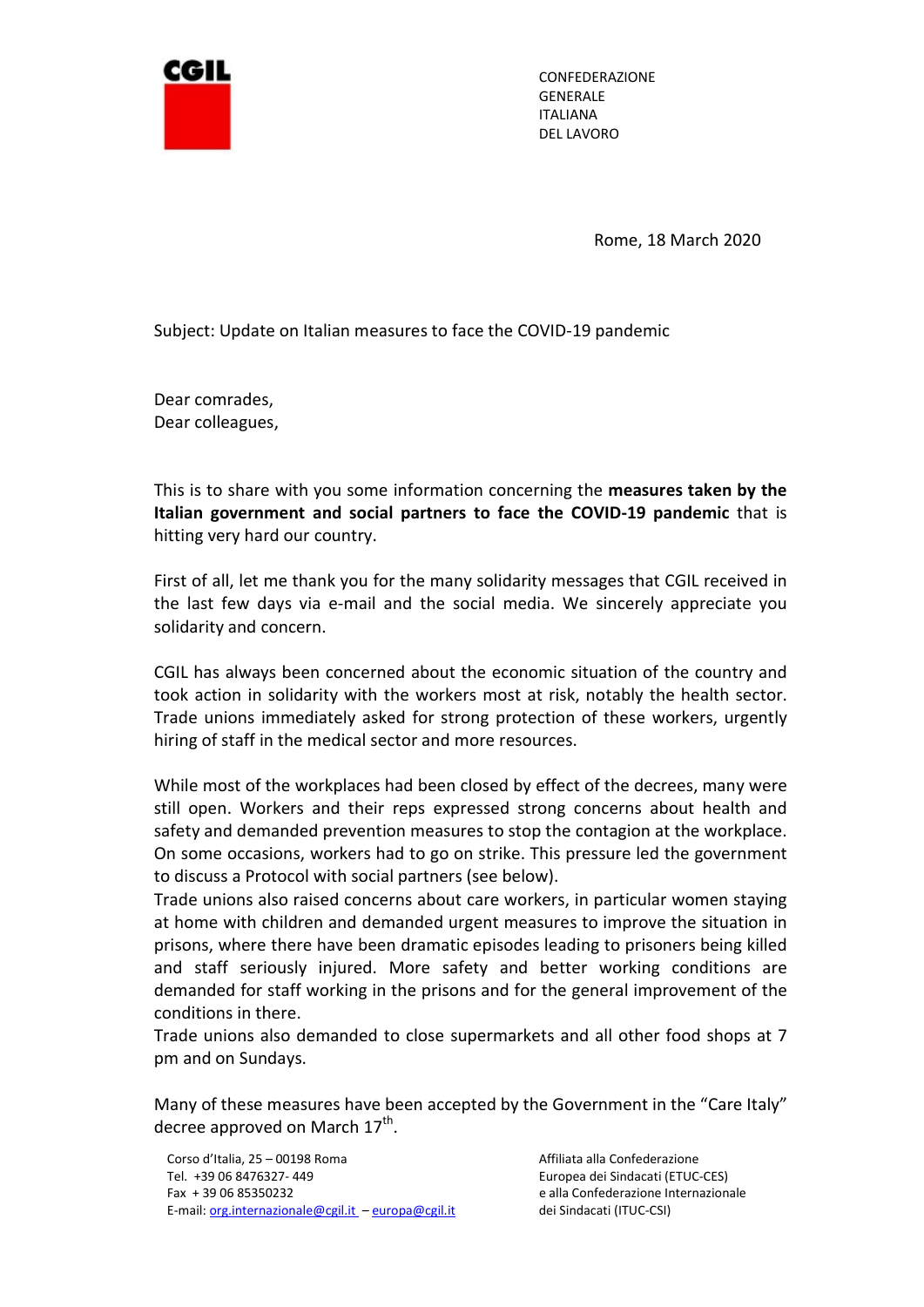On March  $1<sup>st</sup>$ , in consideration of an outbreak of COVID-19 cases in some of the northern regions of the country, the Italian government decided to establish a "red zone" including many municipalities of the Regions Veneto and Lombardy and some lighter measures for the whole regions.

On March 8, a second decree has been approved by the government to extend the now called protected area to the whole country. These measures will provisionally be in force until April 3<sup>rd</sup>.

Such measure include:

- all schools and universities are closed:
- prohibition of citizens to leave their domicile except for basic needs including buying food or medicines;
- all sports events, religious ceremonies, gatherings and meetings are cancelled;
- public competitions (except for the health sector) are postponed;
- restaurants and bars must close at 6 pm;
- a 1 mt distance between customers and/or staff must be ensured in all shops and malls (which must close on Sundays);
- smart working, wherever possible, is encouraged.

Such measures have been further restricted on March 11 when all shops except for essential services (supermarkets, pharmacies…) have been closed. Essential services including public transport are guaranteed but strict measure have been taken in order to limit movement of people. Despite this, the number of workers who are still on duty in the manufacturing sector is still high.

A self-certification must be provided to the police in case of check stating why one is leaving their domicile. Failure to do so, leads to a penal fine. This includes people who are moving to reach their workplaces.

In light of the lack of respect of preventive measures to be adopted to protect workers in the services that did not sop their production, trade union organizations asked for urgent measures to be adopted by the government. On 14 March, social dialogue between the Government, employers and workers' organizations led to the signature of a Joint protocol measures for the contrast and containment of the spread of the Covid-19 virus in the workplaces.

Such measures include:

- maximize the use of smart work for the activities that can be carried out at home or remotely;
- encourage use of paid leave also by collective agreements;

Corso d'Italia, 25 – 00198 Roma (alle confederazione del passa alla Confederazione del passa alla Confederazione Tel. +39 06 8476327- 449 Europea dei Sindacati (ETUC-CES) Fax + 39 06 85350232 e alla Confederazione Internazionale E-mail: org.internazionale@cgil.it – europa@cgil.it dei Sindacati (ITUC-CSI)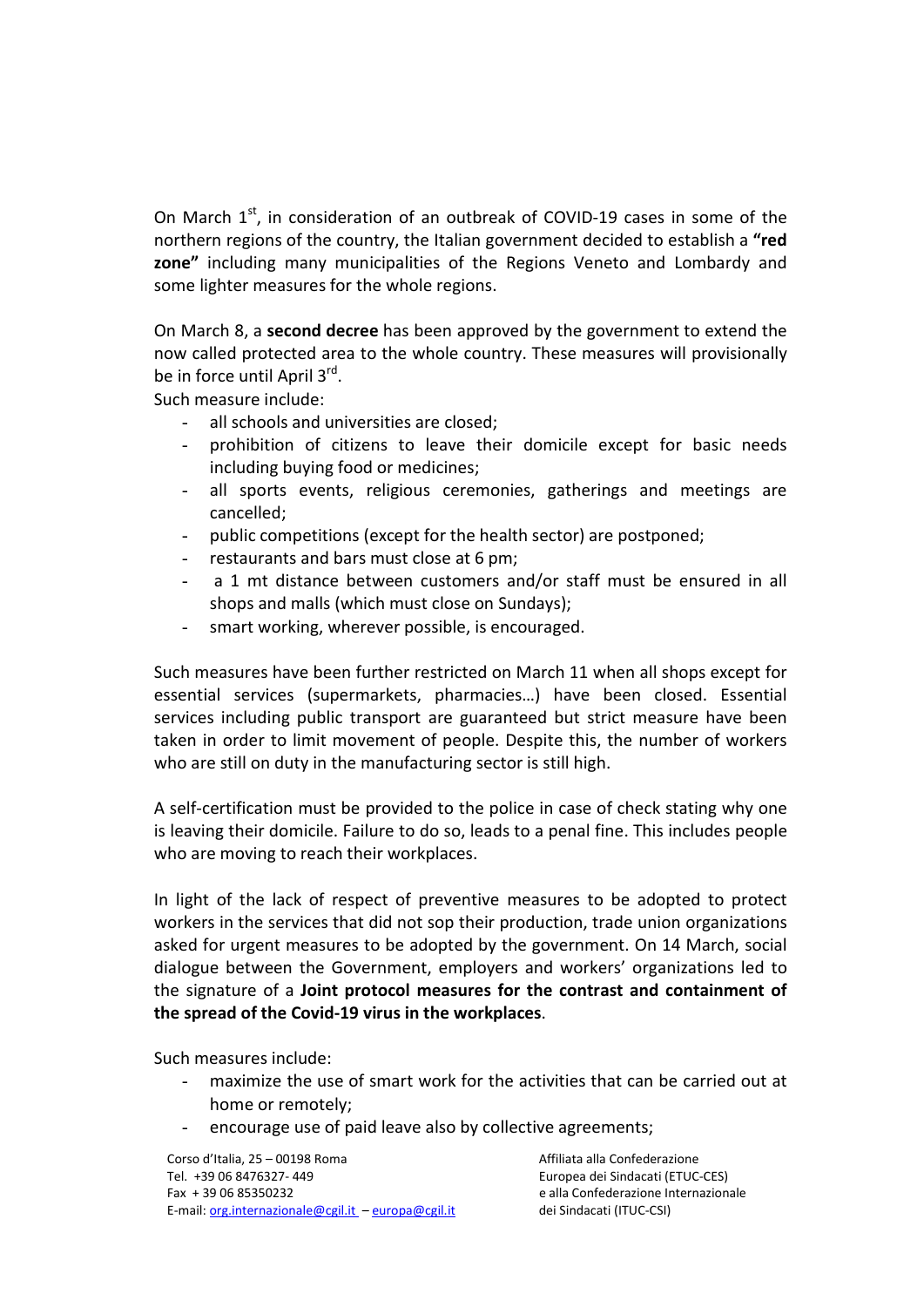- suspend the activities of company departments not indispensable for production;
- adopt anti-contagion safety protocols and, where this is not possible respect the interpersonal distance of one meter as the main measure of containment, with the adoption of individual protection tools;
- sanitization of workplaces and common areas;
- limit to the minimum essential movement of people inside production sites;
- encourage signing of specific collective agreements for the companies that are still in production.

The protocol also includes measures on:

- 1. workers' information;
- 2. workplace access modalities;
- 3. external suppliers access modalities;
- 4. cleaning and disinfection of work areas;
- 5. personal hygiene precautions;
- 6. personal protective equipment;
- 7. use of shared spaces (canteens, smoking areas, locker rooms etc.);
- 8. work organisation (shifts, smart work, business trips);
- 9. management of workers' entry and exit;
- 10. internal movements, meetings, internal events and training;
- 11. managing a person with symptoms at work;
- 12. health surveillance and role of health and safety reps;
- 13. workplace committees for the implementation and monitoring of the respect of the protocol.

On March 16, the government approved the "Care-Italy" decree which invested 25 billion euros and mobilized 350 bln euros resources. Measures include postponing of the main fiscal deadlines, support to the sectors most affected by the crisis (tourism, transportation, sports, cinema and performing arts, press). Funds have been mobilized to increase the capacity of hospitals, hire new medical staff and support PPE (like face masks).

Measures in the employment include:

- postponing most of the fiscal deadlines;
- increase of the guarantee fund for SMEs to ensure access to credit;
- 5 bln more euros to extend redundancy payment fund (cassa integrazione) to all companies (including those with 1 employee);
- extraordinary one-off 600 euros compensations for self employed, independent, performing arts and agriculture workers;
- up to 600 euros baby-sitting bonus and extraordinary paid parental leave;

Corso d'Italia, 25 – 00198 Roma (alla Confederazione della Confederazione della Confederazione Tel. +39 06 8476327- 449 Europea dei Sindacati (ETUC-CES) Fax + 39 06 85350232 e alla Confederazione Internazionale E-mail: org.internazionale@cgil.it – europa@cgil.it dei Sindacati (ITUC-CSI)